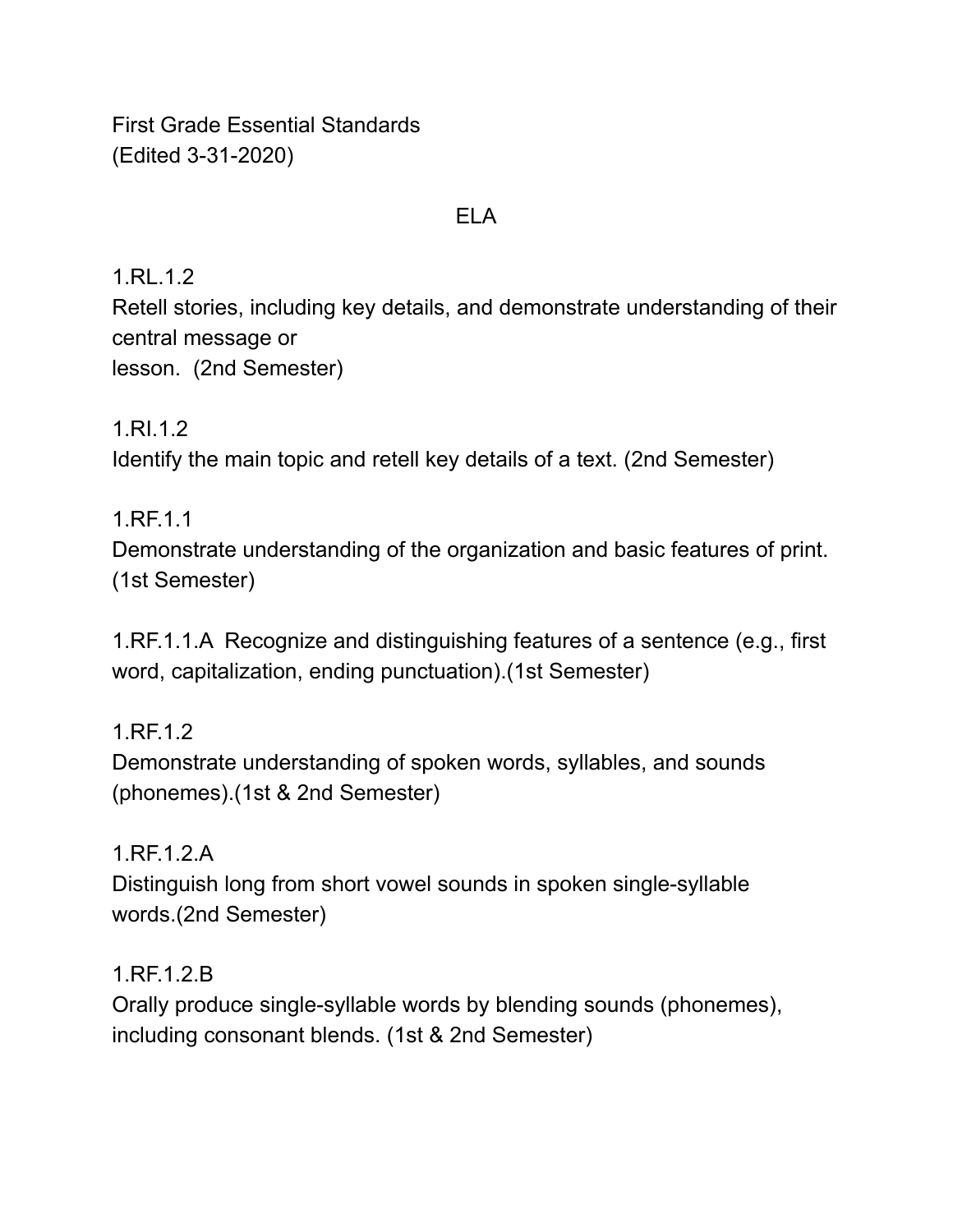1.RF.1.2.C

Isolate and pronounce initial, medial vowel, and final sounds (phonemes) in spoken single-syllable words. (1st and 2nd Semester)

# 1.RF.1.2.D

Segment spoken single-syllable words into their complete sequence of individual sounds (phonemes). (1st Semester)

### 1.RF.1.3

Know and apply grade-level phonics and word analysis skills in decoding words (1st & 2nd Semester)

#### 1.RF.1.3.A

Know the spelling-sound correspondences for common consonant diagraphs (1st Semester)

1.RF.1.3.B

Decode regularly spelled one-syllable words(1st Semester)

### 1.RF.1.3.C

Know final -e and common vowel team conventions for representing long vowel sounds (2nd Semester)

### 1.RF.1.3.D

.

Use knowledge that every syllable must have a vowel sound to determine the number of syllables in a printed word. (1st Semester)

### 1.RF.1.3.E

Decode two-syllable words following basic patterns by breaking the words into syllables.(2nd Semester)

1.RF.1.3.F Read words with inflectional endings (2nd Semester)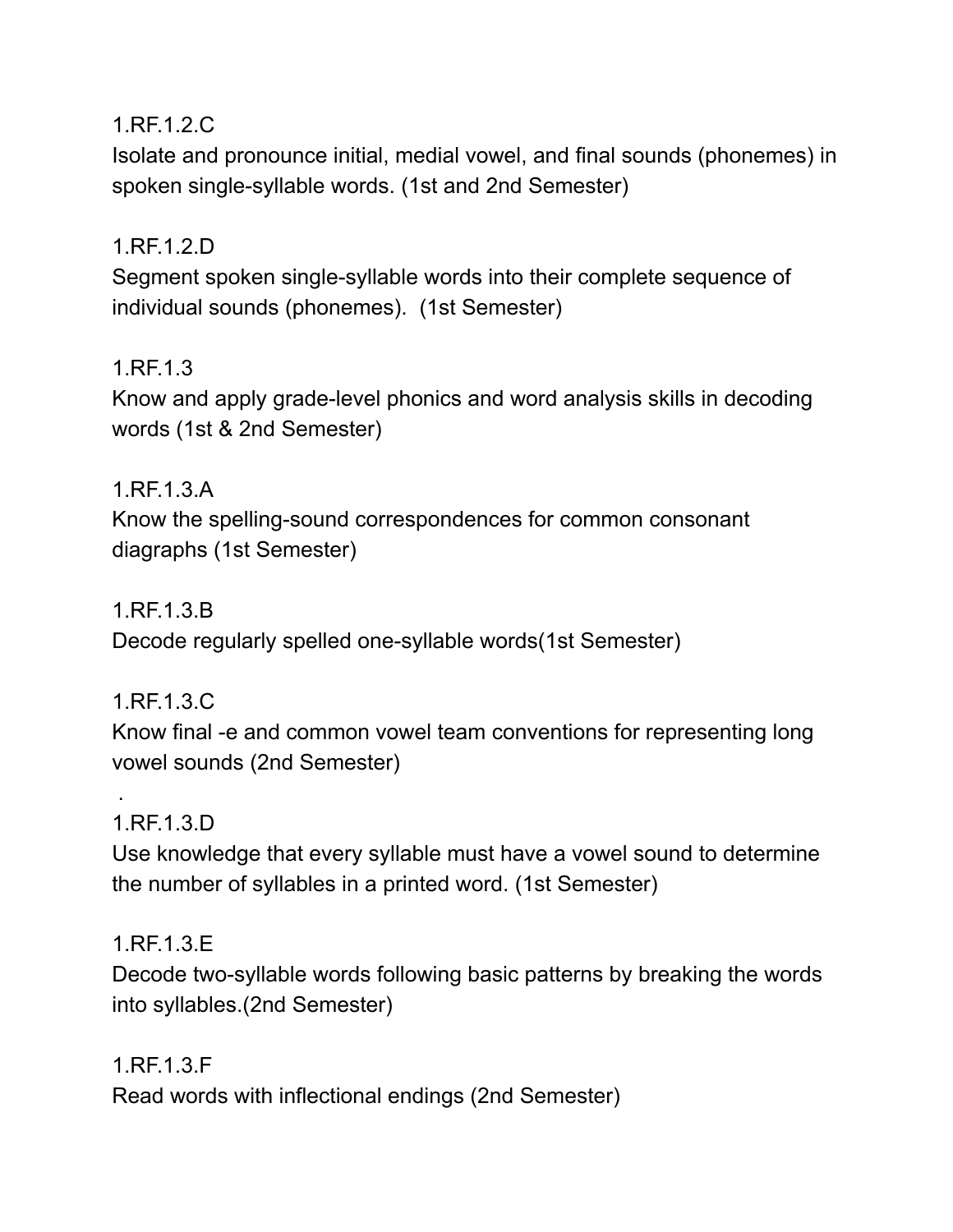# 1.RF.1.3.G

Recognize and read grade-appropriate irregularly spelled words.(1st & 2nd Semester)

## 1.RF.1.4

Read with sufficient accuracy and fluency to support comprehension. (2nd Semester)

### 1.RF.1.4.A

Read grade-level text with purpose and understanding.(2nd Semester)

### 1.RF.1.4.B

Read grade-level text orally with accuracy, appropriate rate, and expression on successive readings. (2nd Semester)

### 1.RF.1.4.C

Use context to confirm or self-correct word recognition and understanding, reading as necessary. (2nd Semester)

### 1.W.1.2

Write informative/explanatory texts in which they name a topic, supply some facts about the topic, and provide some sense of closure. (2nd Semester)

### 1.W.1.3

Write narratives in which they recount two or more appropriately sequenced events, include some details regarding what happened, use temporal words to signal event order, and provide some sense of closure. (2nd Semester)